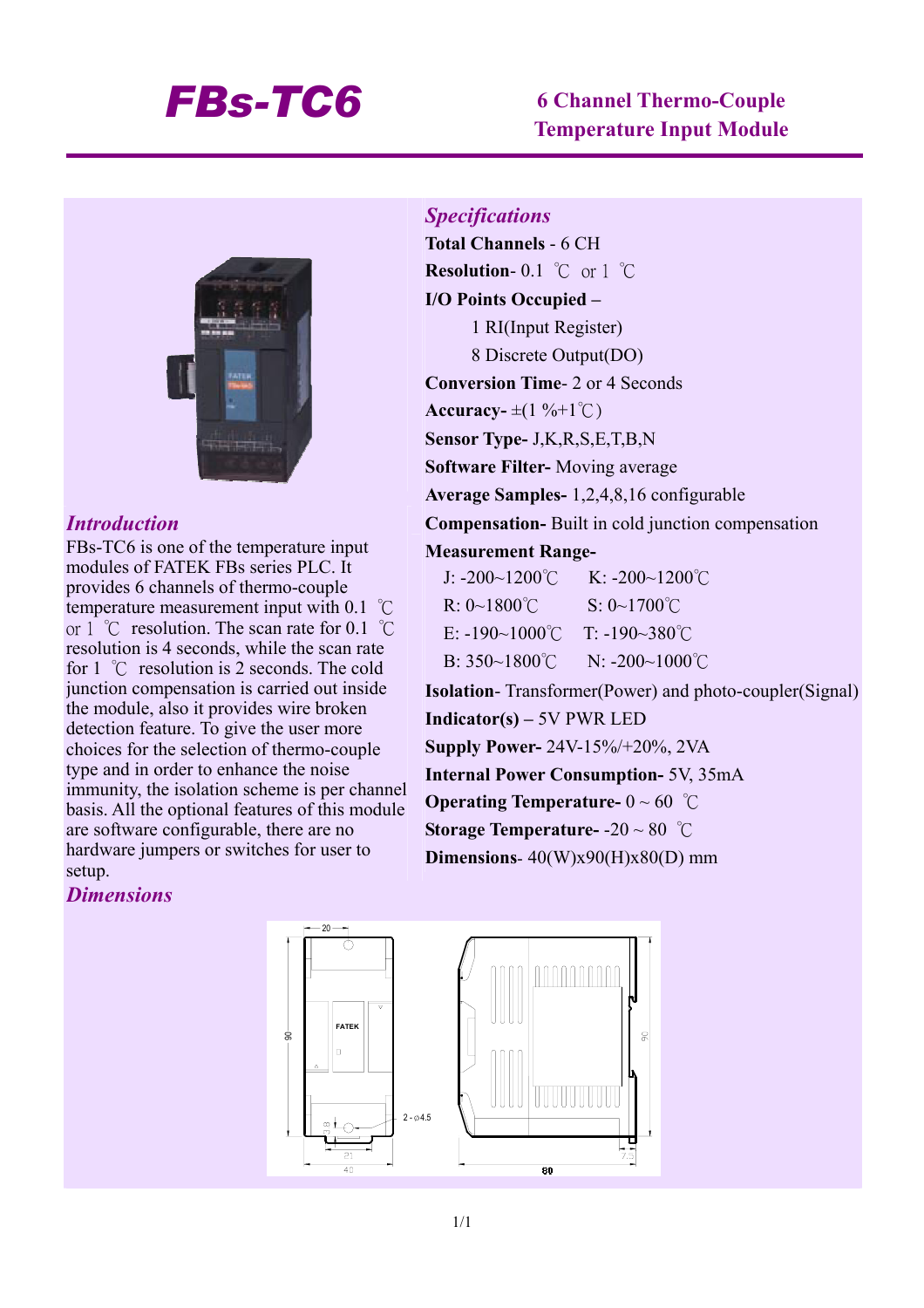

# **Temperature Input Module**

## *Wiring Diagram*



#### Note:

Because the thermo-couple signal is very small (in an order of uv), if possible please use the shielded twisted cable for signal wiring. Also if the length of thermo-couple wire is not long enough, please make sure to use the proper compensation wire otherwise will cause excessive error on cold junction compensation.